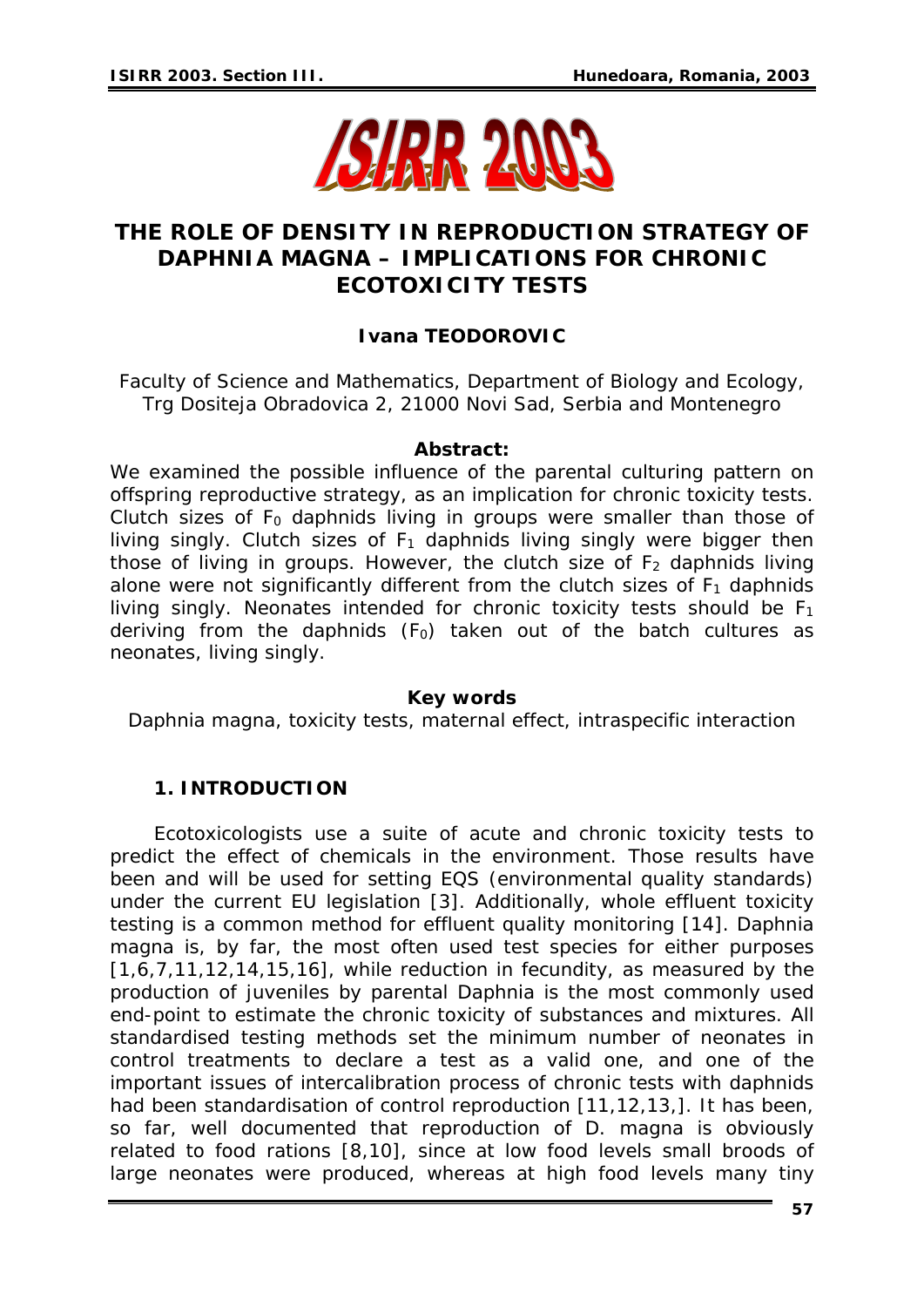young were born. Yet, no unequivocal relationship was found between maternal food level and the sensitivity of the young [4]. However, the aim of this paper was to examine the possible influence of the parental culturing pattern on offspring reproductive strategy as an implication for chronic toxicity tests.

## **2. MATERIALS AND METHODS**

 The daphnids (*Daphnia magna*, laboratory clone NSV) were bred and experiments were run according to standard method [14], in staticrenewal conditions. Animals used for experiments were kept in 50 ml beakers, in 30 ml culture medium and fed with 0.1 ml of YCT mixture and 0.1 ml of *Selenastrum capricornutum* concentrate per animal three times a week, 2 h before the renewal of culture medium.



*Fig. 1. Schema of experiments on the role of density in reproduction strategy of Daphnia magna* 

 Progeny A represents the offspring (F2) of neonates living singly, born form parental Daphnids living also singly (F1), as they were taken from stock culture (F0) as neonates. Progenies C and D are neonates (F2) of daphnids (F1) living in groups (5), although they have been taken out of stock culture as neonates. Progeny B represents the neonates (F2) of singly living daphnids (F1) born from the parents living in groups. Progeny E and F are the neonates (F2) of daphnids (F1) living in groups (5) in two successive generations. Additionally, progeny G (F3) represents the neonates born from daphnids living singly in three successive generations. Differences between progeny E and F as well as between C and D originates from expression of the average number of neonates: C and E, are expressed as average number of neonates of all animals in the test chamber (5), regardless of their survival until the end of test, while D and F are expressed as average number of neonates born from parents surviving to the end of test, till day 21 (fig.1).

## **3. RESULTS AND DISCUSSION**

 The highest mean number of neonates (30.58 ±8.72, range 18-44) after 14 days was recorded in progeny G (offspring of progeny A) – singly living animals during 3 successive generations, while the lowest number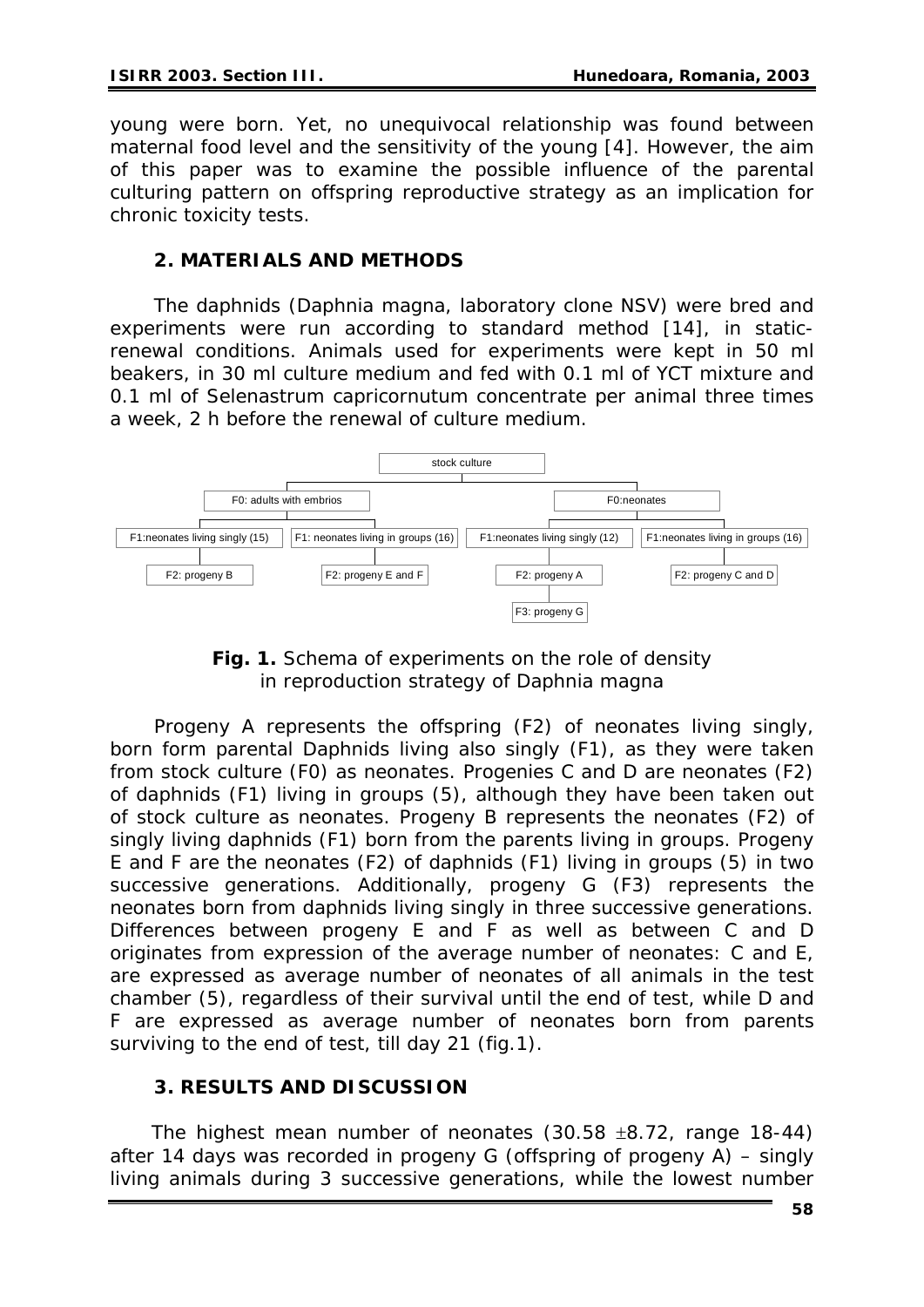$(8.78 \pm 4.3,$  range 1.8-16.2) occurred in progeny C – animals living in groups, born from singly living parents, but the mean number expressed as average number from the test chamber (5), regardless of the survival of the animal (fig. 2).



*Fig 2. The role of density in reproduction strategy of D. magna –14 days* 

 However, detail analysis (table 1) indicates that the mean number of neonates in progeny G, although higher, does not significantly differ from progeny A. Also, the average number of neonates from progeny C (although the lowest of all) does not significantly differ from progenies D and E. The mean numbers of neonates from progeny A and B also do not significantly differ each other, in spite of the unlike origin of the animals used in experiment (fig. 1).

 The highest mean number of neonates (84.45±23.71, range 49-119) after 21 days was again recorded in progeny G (offspring of progeny A) – singly living animals during 3 successive generations, while the lowest number (18.05  $\pm$ 8.73, range 4-32-16.2) occurred in progeny C – animals living in groups, born from singly living parents, but the mean number expressed as average number from the test chamber (5), regardless of the survival of the animal (fig. 3), as it was the case after 14 days.

| <b>Table 2.</b> Detailed analysis of Teproduction patterns<br>- IT UU VJ |                          |                          |                          |                   |                          |                   |  |  |
|--------------------------------------------------------------------------|--------------------------|--------------------------|--------------------------|-------------------|--------------------------|-------------------|--|--|
|                                                                          |                          |                          |                          |                   |                          |                   |  |  |
|                                                                          | $p = 0.17$               |                          |                          |                   |                          |                   |  |  |
|                                                                          | $p=0.00002*$             | $p = 9x10^{-8}$ *        |                          |                   |                          |                   |  |  |
|                                                                          | $p=0.00005*$             | $p = 7 \times 10^{-7}$ * | $p = 0.34$               |                   |                          |                   |  |  |
|                                                                          | $p = 3 \times 10^{-6}$ * | $p = 3 \times 10^{-9}$ * | $p = 0.32$               | $p = 0.74$        |                          |                   |  |  |
|                                                                          | $p=0.0003*$              | $p=0.00007*$             | $p=0.002*$               | $p=0.02*$         | $p=0.001*$               |                   |  |  |
| G                                                                        | $p = 0.7$                | $p=0.002*$               | $p = 4 \times 10^{-8}$ * | $p=1.2x10^{-7}$ * | $p = 3 \times 10^{-9}$ * | $p=1.1x10^{-6}$ * |  |  |

*Table 2*. *Detailed analysis of reproduction patterns – 14 days*

*\* statistically significant (one - way ANOVA, p* ≤ *0.05)* 

 Also, detail analysis (table 2) indicates that the mean number of neonates in progeny G, although higher, does not significantly differ from progeny A, while the average number of neonates from progeny C (although the lowest of all) does not significantly differ from progeny E. However, after 21 days, neither mean number of neonates from progenies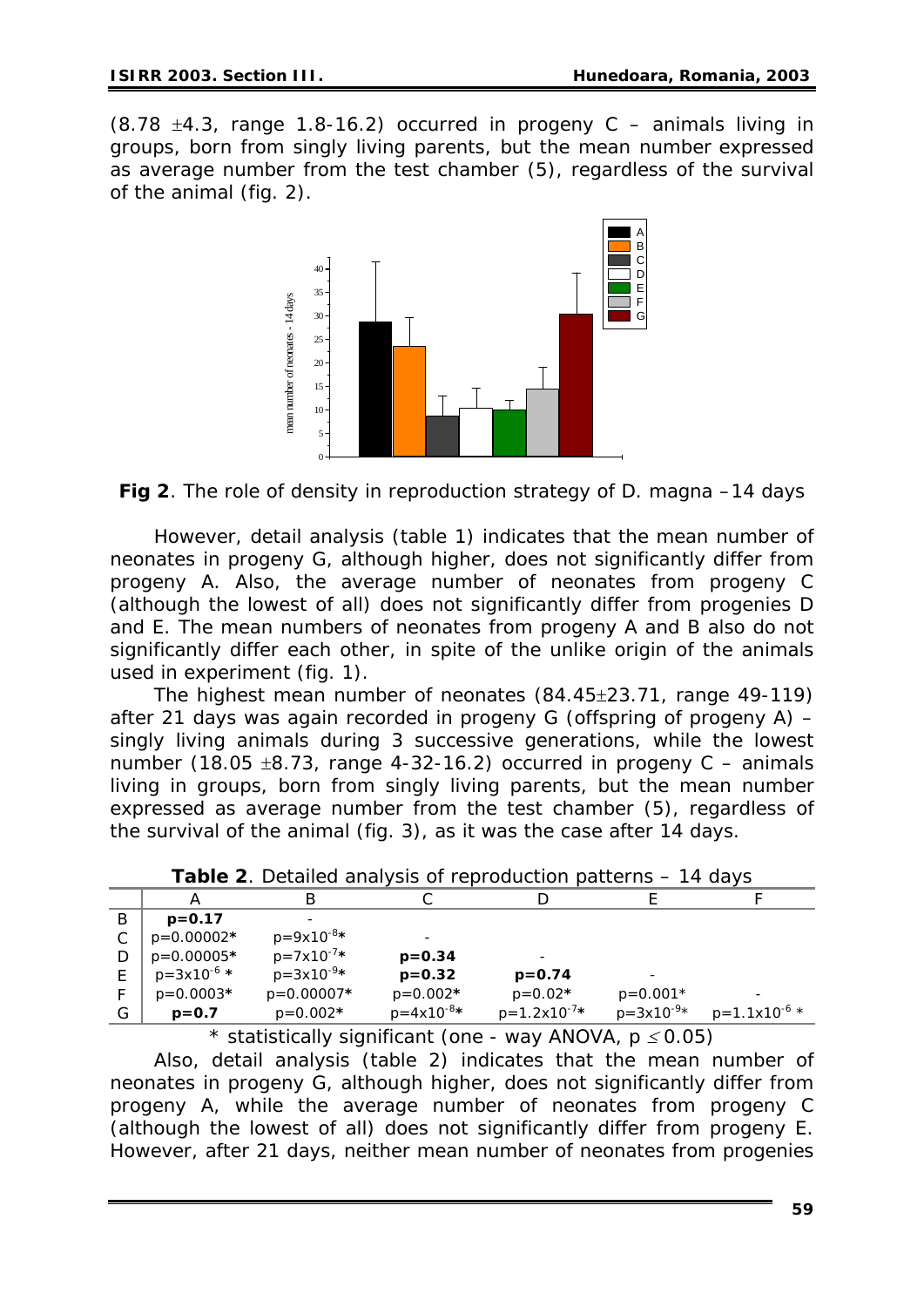B and F nor A and F significantly differed. Yet, average offspring of E and F, as well as A and B, differed significantly.



## *Fig 3. The role of density in reproduction strategy of D. magna – 21 days*

 In *D. magna,* high animal density, even when sufficient and equal food levels are available to all test animals, unquestionably causes a mutual intraspecific influence called life-strategy shift by intraspecific interaction, as suggested earlier [2,9]. The mean number of neonates in progenies A, B and C (singly living animals) was significantly higher than the average offspring of animals living in groups (C, E, D and E), in spite of the equal food levels available to all test animals. Summarising, but without the intention of going deeply into complex biology and ecology of species, at present there is no evidence to counter the chemical hypothesis [5] that chemical substances, which release might be stimulated by mechanical interaction, are responsible for eliciting lifestrategy shift by intraspecific interaction.

|                                                            | А                        | В                        |                 |                          |                  |            |  |
|------------------------------------------------------------|--------------------------|--------------------------|-----------------|--------------------------|------------------|------------|--|
| B                                                          | $p=0.04*$                |                          |                 |                          |                  |            |  |
|                                                            | $p = 4 \times 10^{-6}$ * | $p = 5 \times 10^{-9}$ * |                 |                          |                  |            |  |
|                                                            | $p=0.001*$               | $p=0.003$ *              | $p=0.003*$      |                          |                  |            |  |
|                                                            | $p=8x10^{-7}$ *          | $p=8x10^{-11}$ *         | $p = 0.17$      | $p=0.03*$                |                  |            |  |
|                                                            | $p = 0.17$               | $p = 0.69$               | $p=0.0001$ *    | $p=0.03$ *               | $p=0.00006$ *    |            |  |
| G                                                          | $p = 0.31$               | $p=0.0001$ *             | $p=3x10^{-9}$ * | $p = 5 \times 10^{-6}$ * | $p=1x10^{-10}$ * | $p=0.01$ * |  |
| $\star$ statistically significant (spearation) $\Lambda N$ |                          |                          |                 |                          |                  |            |  |

|  |  |  |  |  | Table 2. Detailed analysis of reproduction patterns - 21 days |  |  |  |  |
|--|--|--|--|--|---------------------------------------------------------------|--|--|--|--|
|--|--|--|--|--|---------------------------------------------------------------|--|--|--|--|

statistically significant (one - way ANOVA,  $p \le 0.05$ )

 However, our concern were only the implications such reproduction pattern might have on chronic toxicity testing. To avoid any possible influence of culturing patterns on offspring, the animals intended for chronic toxicity testing should be derived from singly-living parents, cultured and kept during the experiments in separate test vessels. The reason is very simple – in mass cultures it is virtually impossible to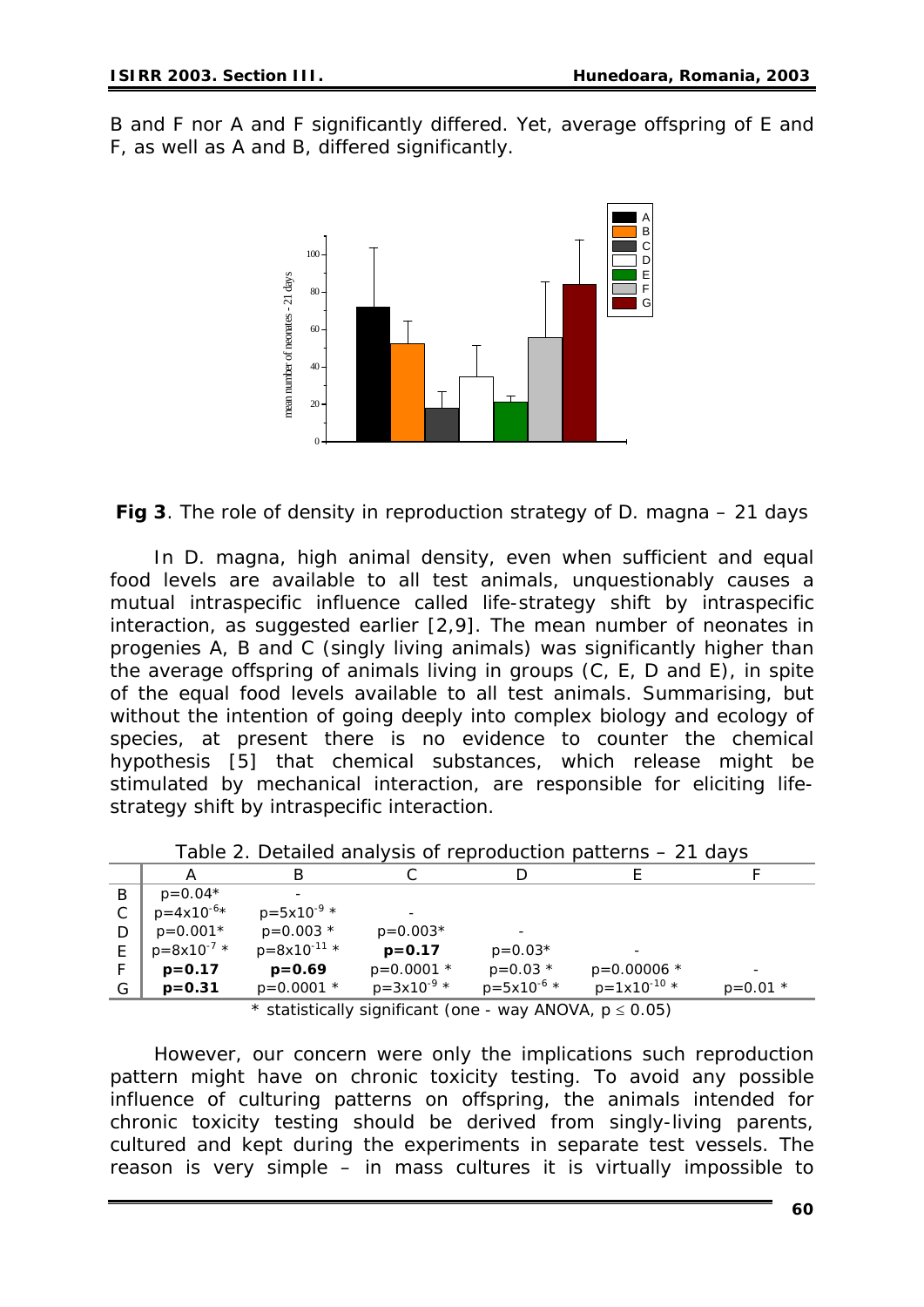distinguish between over-crowding and test substance's impact on reproduction pattern, while the purpose of laboratory tests basically is to provide such conditions that environmental factors need not be taken as co-variables when evaluating the possible effect of test substances or mixtures.

 Therefore, the old test design - to keep test animals in groups, 10 per tests vessel, in 4 replicates per each test concentration (total of 40 animals) was changed [11]: the new method uses 10 animals housed individually. Apart from the fact that the results of the tests conducted according to old method are under direct influence of over-crowding, it was extremely difficult to accurately evaluate reproduction status. Although the animals used in tests derive from the same clone, it virtually never happens that all animals in tests release clutches simultaneously, the offspring usually appear in 2-3 days intervals and overlap, so it is impossible to tell between the offspring of test animals housed in groups. Therefore, the whole set of valuable information on clutch size and timing are lost. Besides, the new experimental design uses 10 real replicates instead of pseudoreplicates used in old method, and therefore, provides more information from the test: the exact size of the clutch, the timing of the distinctive clutches, the exact number of possibly aborted embryos or dead neonates per parent animal, the time intervals between two successive clutches etc. Contrary to expectations, 1 x 10 practice, although requires less animals per treatment, results in same statistical power of the test as 4 x 10, as the experimental unit is the test vessel, not the animal, and there are more vessels in each treatment in new design than in the old one (10 as opposed to 4), which will tend to increase the power [13].

 In chronic toxicity tests, particularly those based on reproduction strategy of test animals, the influence of status, reproduction potential, test design and parental culturing method (especially crowding) could not be easily excluded. Mean number of neonates in offspring of individually housed animals (series A and B) differs significantly after 21 day, being 72 and 52, respectively. The situation in offspring derived form parental animals cultured in groups is rather vague, so the direct connection between parental crowding and offspring reproduction potential couldn't be found. One of the possible explanations of higher number of neonates in individually housed animals definitely is the higher rate of adult and pre-mature death in animals housed in groups.

 However, the mean number of neonates in series A and G do not differ significantly, although the average number of offspring in series G was higher that any other, including A, after 14 as well as after 21 days. Basically, it could be concluded that it is not necessary to keep animals intended for chronic tests individually till F3 generation, but it is not advisable to take adult animals (with embryos) out of mass cultures and use their offspring in reproduction tests, either. Optimal design would be to use animals as series A, in other word, it is ideal to take neonates from